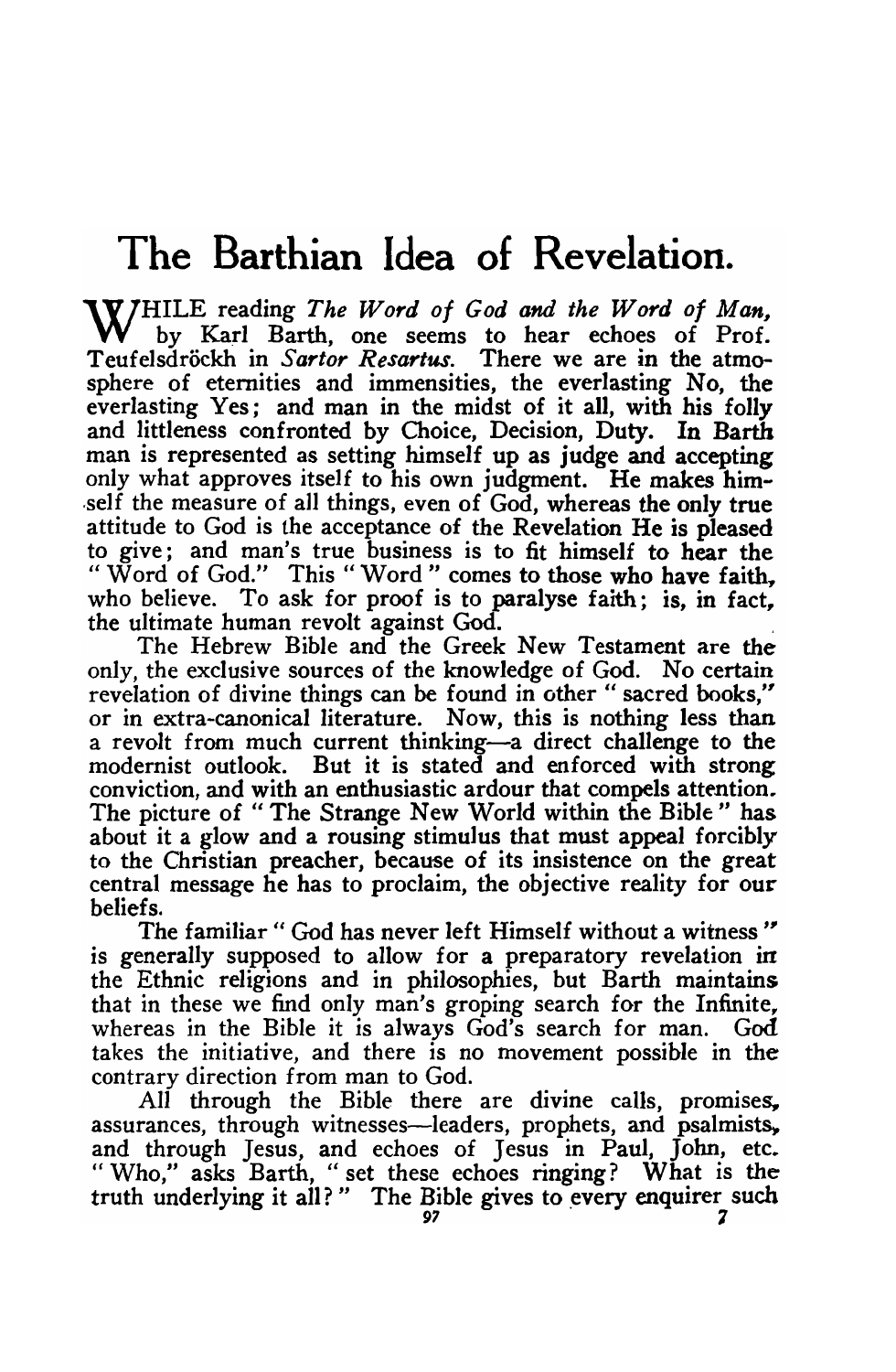answers as he deserves. Everything depends upon what he looks for, and on what sort of man he is who looks. We receive varying answers according to our earnestness and experience. But these answers may only meet the demands of our temperament, of our religious and philosophic theory. The Bible says, " You want to see yourselves mirrored in me, and you have found your own reflection there." But we must dare to reach far beyond ourselves. The Bible says, "Seek *Me*; seek what is here," and the highest answer is a New World, a World of *God.* We may stop and play among the secondary things, but there is a Spirit that presses us on, a river that (if we entrust our destinies to it), carries us away from ourselves to the sea; and the daring to follow this drift is faith, while the invitation to dare is the expression of the Grace of God. To our uncertainties, relativeness, and SUbjectivism Barth opposes the absolute authority of Scripture as a revelation of God.

It might be surmised that this is based on a position of Fundamentalism, but that is very far from being the case. The validity of literary and historical criticism is frankly acknowledged. Verbal inspiration and inerrancy are repudiated. The Bible contains errors and inaccuracies, myth and legend, obsolete cosmology, faulty history. Brunner says, "the witnesses were men, doubtless entangled in human error." In science, evolution is well grounded! There are important differences between the synoptists and Johannine and Pauline tradition, and even the synoptic tradition itself is sometimes unreliable. But nothing of real importance is destroyed because of these defects; only the divine authority of what was merely human is lost. It is, indeed, no catastrophe, but a most necessary deliverance from a misconception that for centuries has damaged and crippled faith. Brunner employs illustrations to make clear his position.

(a) The pearls of revelation have been imbedded in a covering of sand, and criticism wipes away the sand to show the pearl in its pure whiteness. But nobody would throw away a pearl because of the sand in which it lay.

*(b)* The Bible is the crib in which Christ lay, but no accident to the crib affects the reality of the Christ who found His resting-place in it.

Clearly, then, the Barthian position is not founded on any theory of Literalism. An important distinction is drawn between the contents of the Bible, and the content of the contents. The contents of the Bible are considered under three headings, (1) history, (2) morality, (3) religion.

(1) The historical narratives are often vivid and full of nterest and instruction. But when regarded merely as history they are" flat and incomprehensible." The Bible is silent about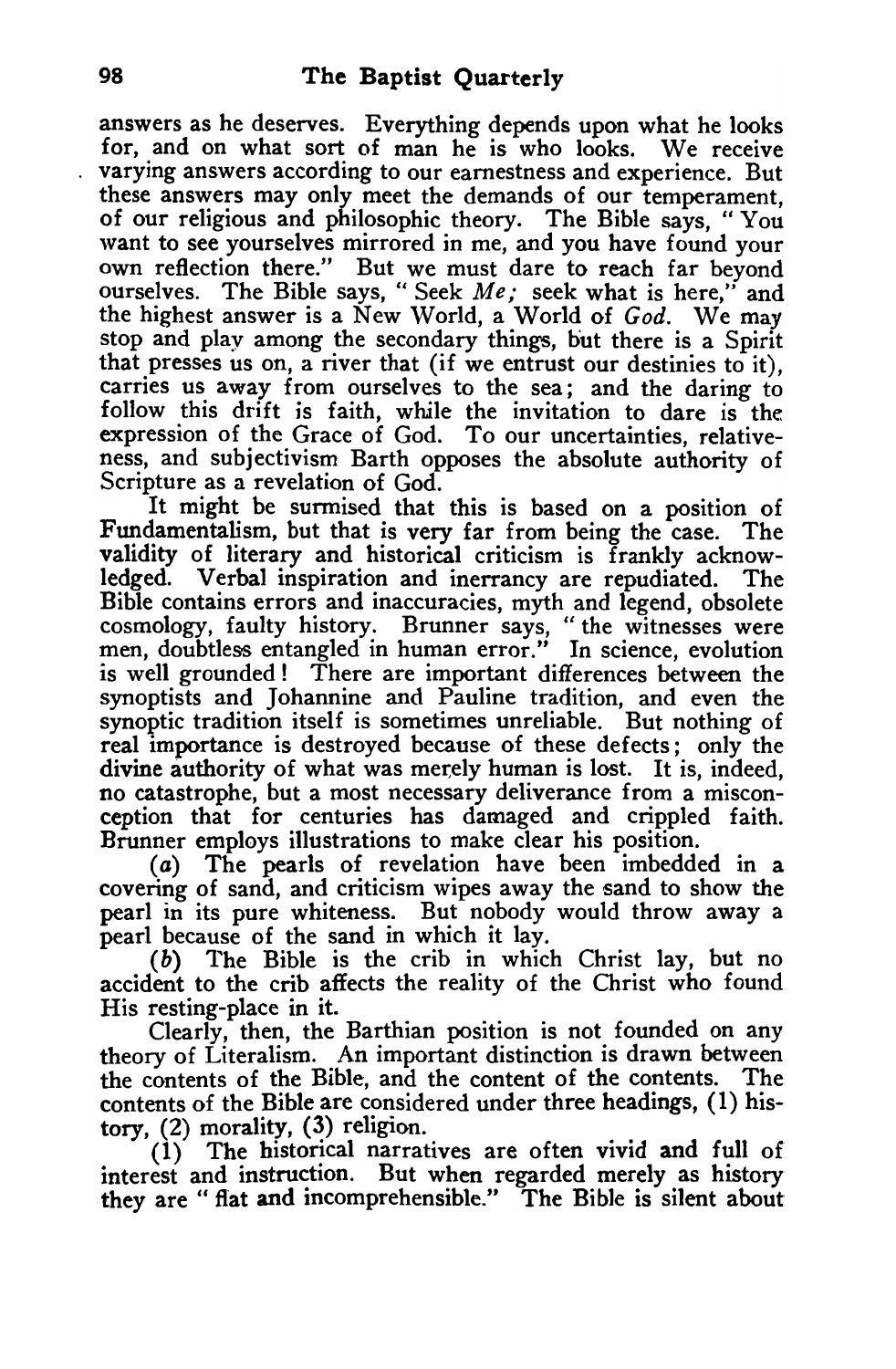the why and the how things happened, or certain characters appeared upon the scene. No account is given of their natural causes. There *were* reasons, but such reasons as cannot be reached by logical argument or by parallels. The one answer is *God.* The only explanation is that God lives and speaks and acts, and when God enters the field, history for the time being ceases to be, and there is nothing more to ask, for something new and wholly different begins, with its distinct grounds, possibilities, and hypotheses. In mere *events* there is no basis for faith.

(2) Is the uniqueness of the Bible found in its *Ethical*  contents? Certainly the moral level is often lofty, especially for the time. But there is no " moral curriculum," no complete code of rules for conduct. There are also examples of virtuous and noble character, good representative men from whom we may learn wisdom and heroism. But on the other hand, many characters and incidents are far from praiseworthy, such stories as those about the patriarchs, about Samson, David, Elijah, etc. Better models of good behaviour more suited to our need are to be found in extra Biblical literature. Even the life and teaching of Jesus do not provide any manual of instruction for practical affairs, very little guidance about industry and business, civil statecraft or war. For all this we fall back on other writings. And even for personal difficulties many earnest souls find more comfort and inspiration in Christian poetry and homilies, and some even in modern psychology. In short, the Bible offers not at all what we first seek in it. Jesus seems indifferent about many of these interests and says, "What have I to do with your practical' life? Follow thou *Me.*" We stand before the other 'practical' life? Follow thou  $Me$ ." We stand before the other<br>New World, in which the supreme concern is not the doings of men but the doings of God—not the various ways which we may take if we are men of goodwill, but the power out of which goodwill must first be created. The reality which lies behind all the spokesmen in the Bible is the world of the Heavenly Father, in which morality is dispensed with because it is taken for granted. The life blood of the New Testament is the Father's Will, which is to be done on earth as in heaven. The Bible makes straight for one point-the point at which we are confronted with the necessity of decision, to accept or to reject the Sovereignty of God.

(3) Is the Bible then a revelation of the true religion? How to find God, and how to comport ourselves before Him? Is it a text-book for worship, service, godly living? Yes, but it is something more than all this. All the various " religions" appeal to the Bible. Are all these right? or may they all be wrong? Looked at closely, there are no religions in the Bible, only the other new and greater world. There are many religious problems: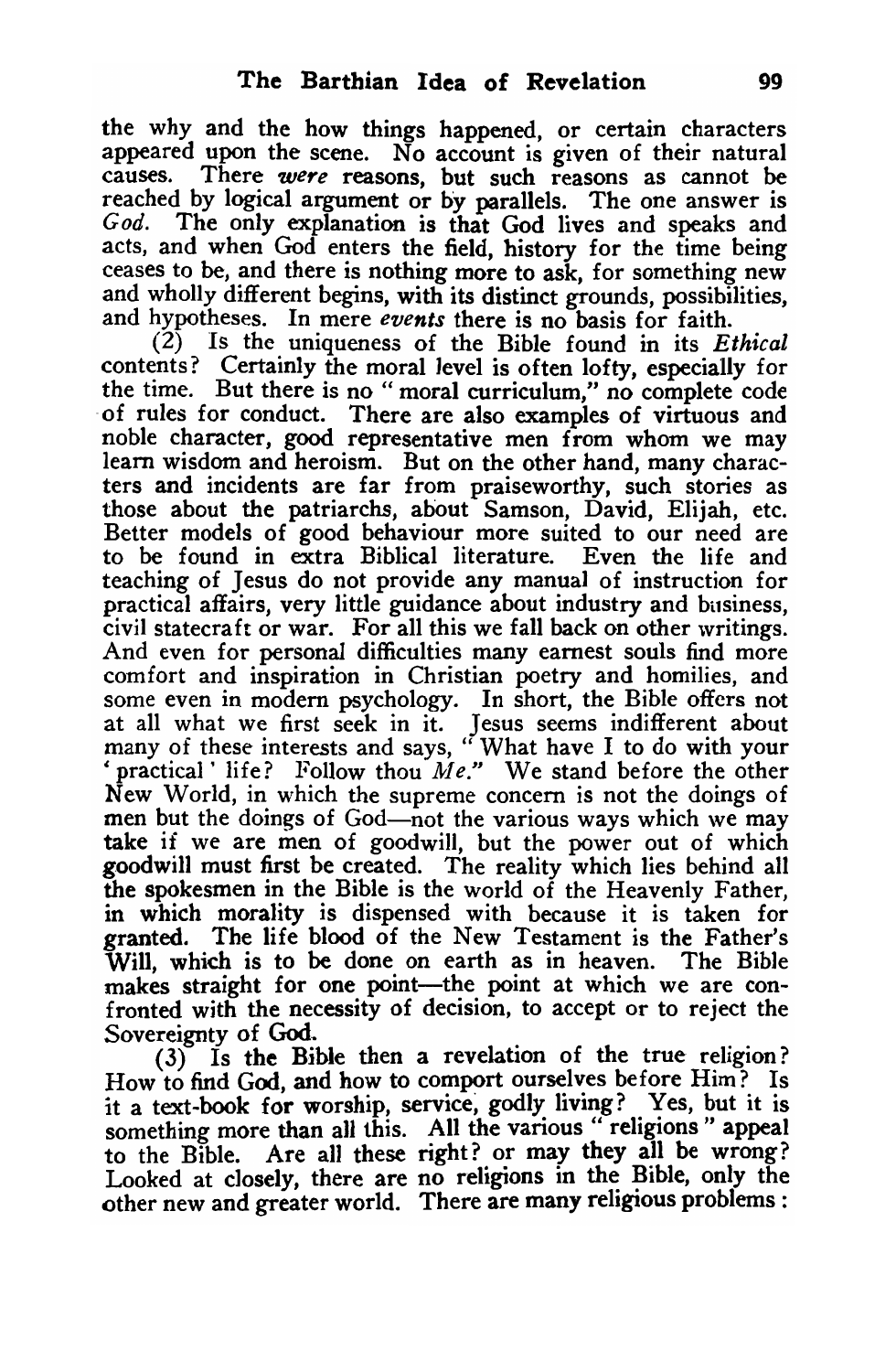which creed is the more correct? whether understanding, will or feeling should be predominant? But all these questions we must decide for ourselves. The great question is not right human thoughts about God, but the right divine thoughts about men. That is, there is revelation, not religion only, not religious selfexpression, but the standpoint of God, "These are they which testify of Me." All through, the theme is never the religion of the Jews, or of Christians, or of the heathen, but of God. We arelifted out of the old atmosphere of man, up to the open portals of a new world.

It is this new world of God that brings us to the content of the contents—the divine sovereignty, majesty, and incomprehensible love. What, then, is the revelation? God as the fountain of life, the source of peace. Jesus Christ as Redeemer, Saviour, Comforter, Lord of the heaven which awaits us. Yes, but there is something more and greater. All these blessings represent a: God and a Christ by our measure and according to our own desires-the saving of our own souls. But the highest point is God as Heavenly Father even upon earth, and upon earth really as the *Heavenly* Father. There is no gap between here and beyond. God has caused eternity to dawn in place of time, or rather *upon* time. He breaks through, and purposes nothing less. than the establishment of a new world-a new world in which God, through the Son, is to redeem *all,* and through the Spirit to establish the righteousness of heaven in the midst of the unrighteousness of earth, and will not stay until all that is dead has been brought to life, and a new world has come into being.

So far I have given a rapid summary, partly from Barth's *The Word of God and the Word of M an,* and partly from Brunner's *The Word and the World,* and we cannot fail to be impressed by the passionate conviction and urgency of their message. And there is certainly much that is true and timely in: it in these days of timid and perplexed faith, when, in some quarters, a confused humanitarianism is offered as an equivalent for Christianity. The Gospel is sometimes conceived as little more than a duplicate of moral ideals which, in the gradual progress of enlightenment, would have evolved apart from Christ. But the Gospel does not merely hold up ideals and make demands, but brings a gift of that which the world neither possesses nor knows, the secret of God's purpose of love, the message of reconciliation. It has been well said that " What the Church needs is not a clever Apologetic, but a new and fresh insight into its own peculiar message." There has been an undue and sometimes an exclusive emphasis on the divine immanence, and it is refreshing to have the equally real divine transcendence brought into conspicuous prominence. This Barthian movement might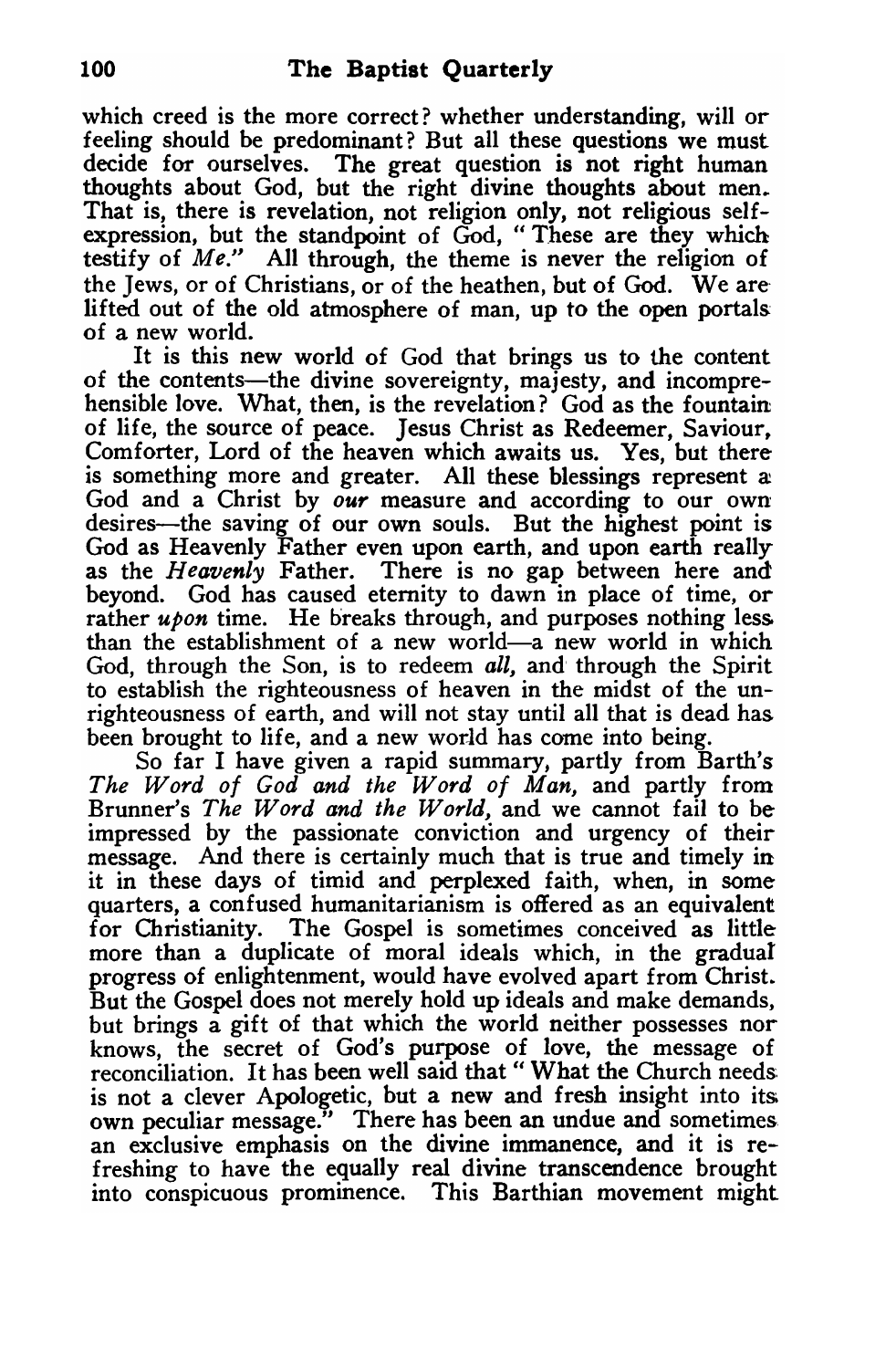take for its motto the words of Isaiah: Cease ye from man whose breath is in his nostrils: for wherein is he to be accounted of? The Lord alone shall be exalted in that day. Or Francis Thompson's lines in *The Hound of Heaven:* 

> How hast thou merited-Of all man's clotted clay the dingiest clot? Alack, thou knowest not How little worthy of any love thou art! Whom wilt thou find to love ignoble thee, Save Me, save only Me?

Yet, in our sympathy with the aim of these writers, we cannot be blind to serious flaws in their system of thought. Their reaction against the" liberal school" has swung the pendulum too far. And a few points open to criticism may here be briefly stated.

(1) A rigid Dualism-a sharp antithesis between God and Man, an eternal qualitative difference between the divine and the human, and there is no continuity between them. In his revelation God is hidden *sub specie contraria.* To believe that God can be *directly* known by man is heathenism. God is the Altogether Other, the reality that breaks through from the other side. The human mind is passive and only when God speaks in Scripture is there any revelation-any direct contact with human nature. So-called "religious experience" is futile, for there is no road from God to man. Now, this surely is a hard saying. It means that all human devotion, all endeavours to realise a lofty ideal, all the travail of philosophic thinkers (apart from the acceptance ()f God in Christ), are spurious, because they are the subjective self-assertion of a fallen and impotent humanity. The Reason by which we know and interpret the world we live in has no place in matters of the soul. God is never an *object* of knowledge-but ever the subject, and can only be known through Himself. Is not this an impasse similar to Paul's metaphor of the clay and the potter? The answer is, of course, that we are not clay, and Paul himself does not pursue the analogy, but at once recedes from its implication. Surely our natural value judgments concerning the good, the right and the true are not false or illusory. They are the only ground we have for acknowledging any claim or authority that comes to us from beyond ourselves. And how are we to commend the truth of our religion to non-Christians on the ground that the character of Jesus is surpassingly good and beautiful, and that His life reveals thereby the beauty and goodness of God? Surely God touches us through loving human hearts and draws us by helpful human hands, " with cords of a man, with bands of love." What significance are we to attach to " God created man in His own image" ?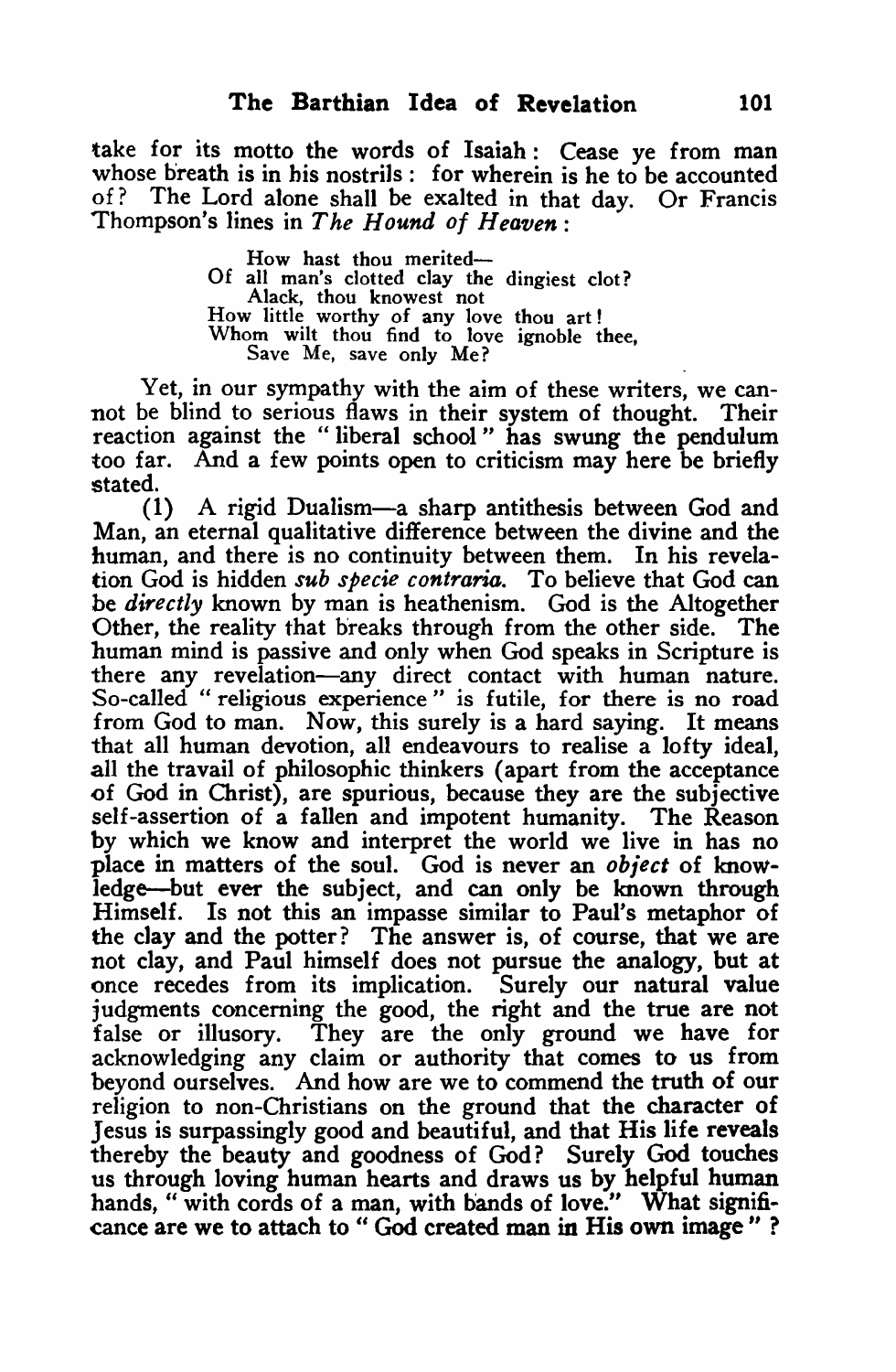or to that jewel of Augustine's, which many feel to be an almost sufficient creed, " Thou hast made us for Thyself, and our souls are restless till they find rest in Thee" ?

(2) The rejection of "religious experience" as purely subjective and human. This is, of course, a corollary of the strict dualism. But in experience there are two factors, one objective, the other subjective. Sometimes the one may be stressed, at other times, the other. We may occupy ourselves with our own feelings to such an extent that they become merely sentimental or morbid. But when the object of thought is distinctly and steadily held in view, then we have fellowship, which surely is the indispensable condition of revelation and inspiration. To insist so absolutely on the " Deus absconditus " really excludes the possibility of any communication at all between the infinite and the finite-and the result is to strengthen the position of those who take refuge in either obscurantism or in agnosticism.

(3) No ordered progressive revelation-no gradual education imparting truth as men were able to receive it. That would involve the transcendent God in a time process of natural law, and make revelation a relative and natural thing. There was a sudden break into history. If God does not reveal Himself altogether, He does not reveal Himself at all. But is any revelation possible except in a real fellowship-the activity of God at work upon the experience of His witnesses in their personal life, interpreting for them historical movements, and their own circumstances? The distinction between man's approach to God, and God's approach to man, cannot be sharply drawn. has been well said that "Revelation and Discovery must be the same process viewed from different standpoints." Revelation is a form of communion in which the act of God and the spontaneity of human personality are inextricably interrelated.

By neglecting development in the divine discipline of Israel we miss the fascinating interest of how God led His people on, not in the line of their natural genius and inclination, but in spite of these-always in advance but not too far ahead to be out of touch-on to ever clearer understanding and acceptance. The Bible is the record of how God by His Spirit, entered intimately into the nation's life, into the experience of its choicest personalities, that the purpose of His Grace might be wrought out on the stage of history for all the world to see.

(4) The idea of Crisis. When God breaks into the human mind it is for judgment. Man is reduced to a sense of his mut it is for judgment. Their is reduced to a sense of ms<br>xceeding sinfulness and utter impotence. "Nothing in my hand Acceding simulates and after importance. To similar in my name exaggerated emphasis on this aspect of God's approach. God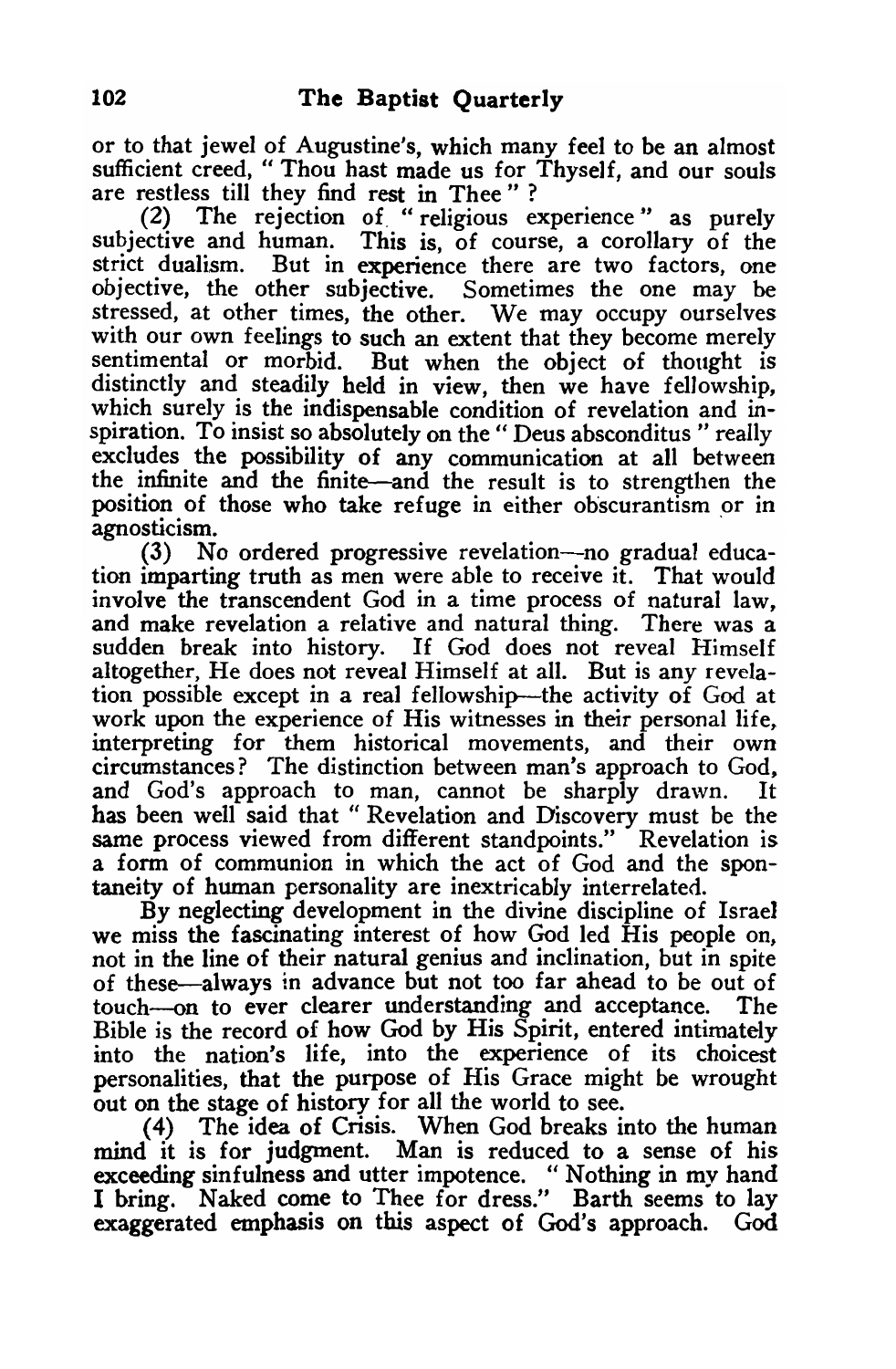appears first to condemn and then to save. But that is too meagre an account of the " great transaction." It is only one side of the truth, and at least an equal emphasis must be laid on the Love and Grace of God's dealings with the soul.

(5) The" Jesus of History" is of secondary importance. Knowledge of the earthly career of Jesus is no sufficient ground for knowledge of Christ. The historian sees only the human 'incognito" of Jesus. The real Christ is not visible in the life and teaching. "Historical understanding is irrelevant for faith." The Cross (God's No on human sin), and the resurrection (God's Yes)-all is summed up in these two acts, and only those who hear the No can hear the Yes. Now this "incognito" suggestion looks dangerously like the ancient Docetic heresy which obscured or denied the truly human nature of Jesus. But the Cross and the Resurrection do not stand apart by themselves. They are the completion, the climax, of a ministry and witness prepared for by His intercourse with men as a brother man:

> But warm, sweet, tender, even yet, A present help is He, And faith has yet its Olivet, And love its Galilee.

(6) The dogmatic norm for faith exists exclusively within the Bible, because the Church acknowledges that it contains the Word of God. And the Church can change the canon if it is assured of the leading of the Spirit. It is the law of the Church, not the experience of any particular persons that determines the priority of prophets and Apostles. But this ground for the elevation to absolute and exclusive authority of the traditional list of books is rather precarious in the light of the well-known process by which the canon was fixed. Substantially, general agreement was reached by the end of the second century, but for two centuries afterwards at least five of the New Testament books were doubted in many quarters, and they were finally accepted largely through the influence of Jerome and Augustine. And the Bible of the Apostolic Church, the Greek Septuagint, included writings which are now relegated to the Apocrypha. Indeed, Jerome included the Apocryphal " Judith" in the Old Testament Canon. And at the Reformation the question was re-opened, when Luther raised doubts even about " James," which he characterised as an "Epistle of Straw."

Brunner goes so far as to say that each part of Scripture is the complete Word of God, and can, by the accession of the rest, be made clearer. Surely that is a bold position. The modem Church is as well equipped for selection as the Fathers and Councils were, and, now-a-days, who would not give up (for example) "Esther" for "Ecclesiasticus," or "Chronicles" for